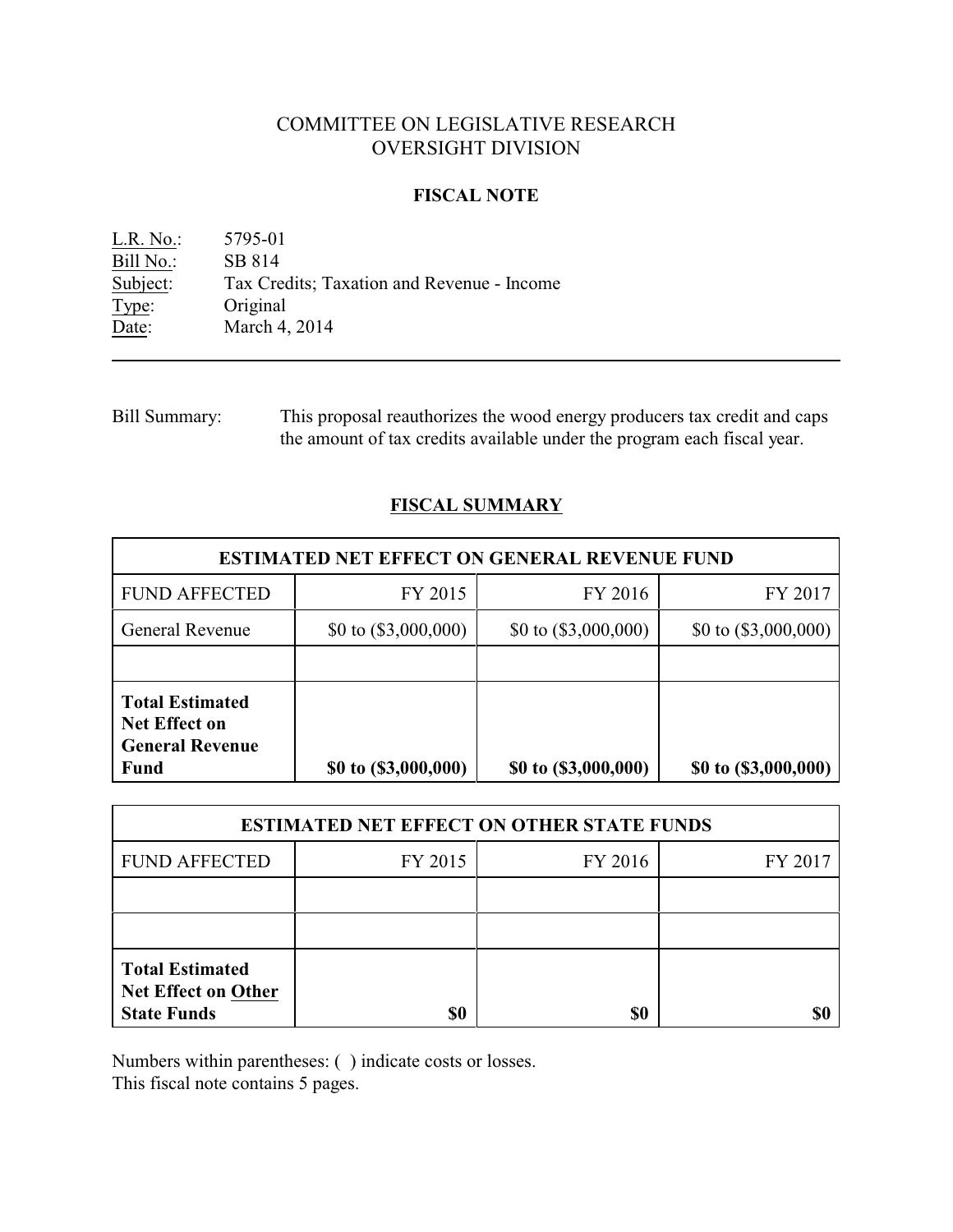L.R. No. 5795-01 Bill No. SB 814 Page 2 of 5 March 4, 2014

| <b>ESTIMATED NET EFFECT ON FEDERAL FUNDS</b>                               |         |         |         |  |
|----------------------------------------------------------------------------|---------|---------|---------|--|
| <b>FUND AFFECTED</b>                                                       | FY 2015 | FY 2016 | FY 2017 |  |
|                                                                            |         |         |         |  |
|                                                                            |         |         |         |  |
| <b>Total Estimated</b><br><b>Net Effect on All</b><br><b>Federal Funds</b> | \$0     | \$0     |         |  |

| <b>ESTIMATED NET EFFECT ON FULL TIME EQUIVALENT (FTE)</b>    |         |         |         |  |
|--------------------------------------------------------------|---------|---------|---------|--|
| <b>FUND AFFECTED</b>                                         | FY 2015 | FY 2016 | FY 2017 |  |
|                                                              |         |         |         |  |
|                                                              |         |         |         |  |
| <b>Total Estimated</b><br><b>Net Effect on</b><br><b>FTE</b> |         |         |         |  |

 $\boxtimes$  Estimated Total Net Effect on All funds expected to exceed \$100,000 savings or (cost).

 $\Box$  Estimated Net Effect on General Revenue Fund expected to exceed \$100,000 (cost).

| <b>ESTIMATED NET EFFECT ON LOCAL FUNDS</b> |         |         |       |
|--------------------------------------------|---------|---------|-------|
| FUND AFFECTED                              | FY 2015 | FY 2016 | FV 20 |
| <b>Local Government</b>                    | \$0     | \$0     | \$(   |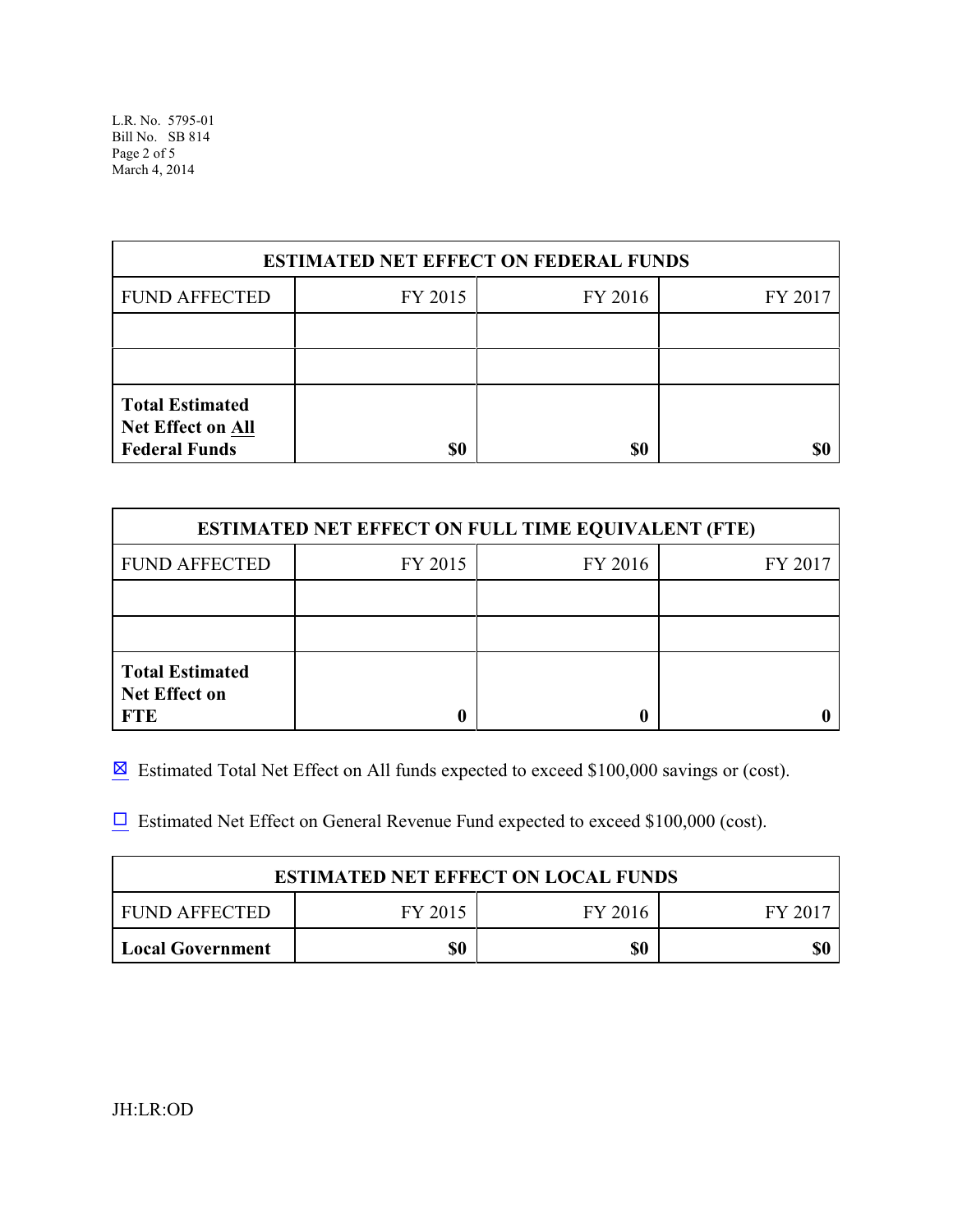L.R. No. 5795-01 Bill No. SB 814 Page 3 of 5 March 4, 2014

### **FISCAL ANALYSIS**

### ASSUMPTION

Officials at the **Office of Administration's Division of Budget and Planning** (**BAP**) assume this proposal would not fiscally impact BAP. This proposal renews the wood energy tax credit program, and creates a \$3 million annual cap for the program. The three-year average amount authorized under this tax credit program was \$3.1 million. Therefore, this proposal may reduce General and Total State Revenues by \$3 million annually.

This program may encourage other economic activity, but BAP does not have data to estimate the induced revenues.

Officials at the **Department of Economic Development** assume this proposal does not assign any direct or indirect duties or responsibilities to the Division of Energy. Duties are assigned to the Department of Revenue.

Officials at the **Department of Revenue** assume there is no fiscal impact from this proposal.

**Oversight** notes according to the Tax Credit Analysis submitted by the Department of Economic Development regarding this program, the Wood Energy tax credit program had the following activity;

|                            | FY 2011     | FY 2012     | FY 2013     |
|----------------------------|-------------|-------------|-------------|
| Certificates Issued $(\#)$ |             |             |             |
| Projects $(\#)$            |             |             |             |
| <b>Amount Authorized</b>   | \$3,269,364 | \$3,060,710 | \$2,990,840 |
| Amount Issued              | \$3,269,364 | \$3,060,710 | \$2,990,840 |
| <b>Amount Redeemed</b>     | \$3,818,378 | \$2,282,401 | \$3,563,209 |

**Oversight** assumes this part of the proposal extends the Wood Energy tax credit from its current expiration date of June 30, 2013 to June 30, 2020. It also places an annual cap of \$3 million on this tax credit. The five year issue average of this credit is \$3,253,294. Oversight assumes placing this new cap would not have a fiscal impact; however, extending the credit will result in a potential loss of revenue of \$0 (no credits issued) to the new annual cap.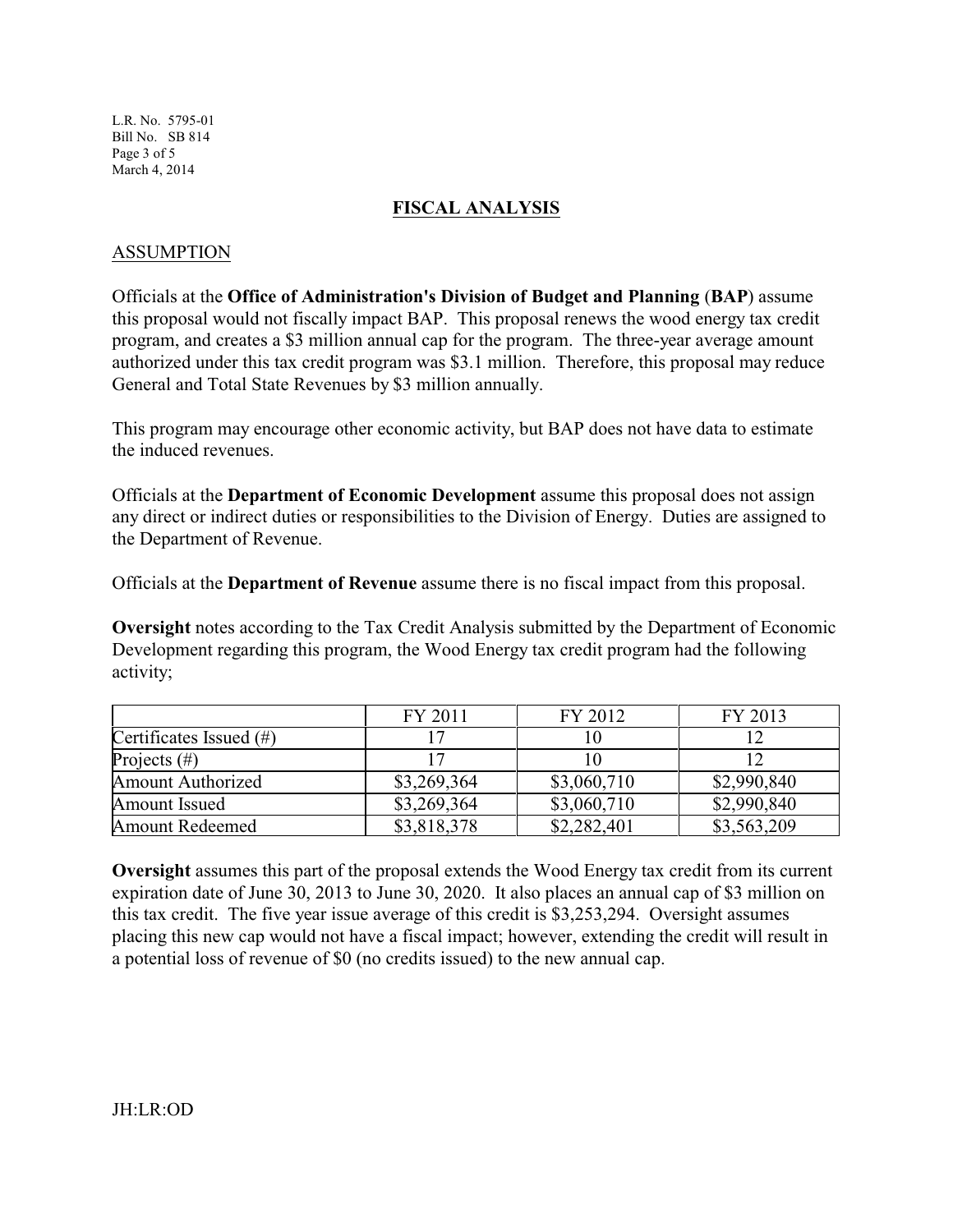L.R. No. 5795-01 Bill No. SB 814 Page 4 of 5 March 4, 2014

| FISCAL IMPACT - State Government<br><b>GENERAL REVENUE</b>     | FY 2015<br>$(10 \text{ Mo.})$ | FY 2016                   | FY 2017                    |
|----------------------------------------------------------------|-------------------------------|---------------------------|----------------------------|
| Revenue Reduction - extension of the<br>wood energy tax credit | $$0$ to<br>$(\$3,000,000)$    | \$0 to<br>$(\$3,000,000)$ | $$0$ to<br>$(\$3,000,000)$ |
| <b>ESTIMATED NET EFFECT ON</b><br><b>GENERAL REVENUE</b>       | \$0 to<br>(\$3,000,000)       | \$0 to<br>(S3,000,000)    | \$0 to<br>(S3,000,000)     |
| FISCAL IMPACT - Local Government                               | FY 2015<br>$(10 \text{ Mo.})$ | FY 2016                   | FY 2017                    |
|                                                                | <u>so</u>                     | <u>\$0</u>                | <u>\$0</u>                 |

### FISCAL IMPACT - Small Business

Small businesses that receive this credit may be impacted.

### FISCAL DESCRIPTION

As of June 30, 2013, wood energy producers may no longer qualify for a tax credit. This act allow wood energy producers to once again qualify for a tax credit. No wood energy producer tax credits may be authorized after June 30, 2020. This act also prohibits more than three million dollars in tax credits under this program in any fiscal year.

This legislation is not federally mandated, would not duplicate any other program and would not require additional capital improvements or rental space.